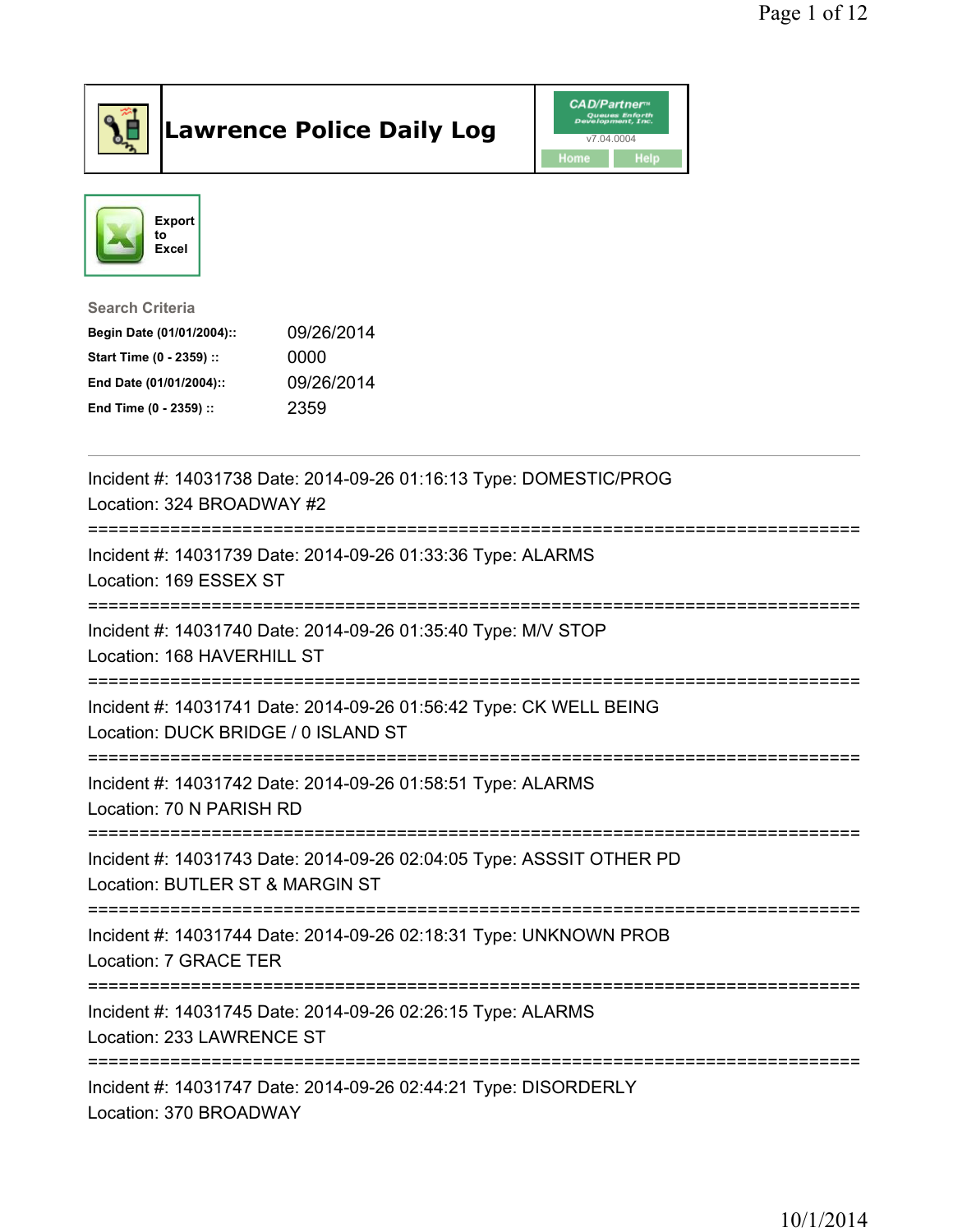| Incident #: 14031746 Date: 2014-09-26 02:44:51 Type: HIT & RUN M/V<br>Location: SUNOCO SERVICE, SANCHEZ / 599 BROADWAY                   |
|------------------------------------------------------------------------------------------------------------------------------------------|
| Incident #: 14031748 Date: 2014-09-26 02:48:36 Type: SPECIAL CHECK<br>Location: 232 E HAVERHILL ST                                       |
| Incident #: 14031749 Date: 2014-09-26 03:00:16 Type: INVESTIGATION<br>Location: 139 JACKSON ST                                           |
| Incident #: 14031750 Date: 2014-09-26 03:30:40 Type: ALARMS<br>Location: 9 APPLETON ST                                                   |
| Incident #: 14031751 Date: 2014-09-26 03:35:47 Type: TOW/REPOSSED<br>Location: 24 DOYLE ST                                               |
| Incident #: 14031752 Date: 2014-09-26 03:35:58 Type: GENERAL SERV<br>Location: 192 UNION ST #1<br>===========================            |
| Incident #: 14031753 Date: 2014-09-26 03:42:41 Type: NOISE ORD<br>Location: 34 COOLIDGE ST FL 1<br>.==================================== |
| Incident #: 14031754 Date: 2014-09-26 03:47:54 Type: M/V STOP<br>Location: BRUCE ST & PARK ST<br>=============                           |
| Incident #: 14031755 Date: 2014-09-26 04:53:02 Type: GENERAL SERV<br><b>Location: WINTHROP AV</b>                                        |
| Incident #: 14031756 Date: 2014-09-26 06:59:17 Type: GENERAL SERV<br>Location: 167 MAY ST                                                |
| Incident #: 14031757 Date: 2014-09-26 07:41:27 Type: TOW OF M/V<br>Location: 20 BELLEVUE ST                                              |
| Incident #: 14031758 Date: 2014-09-26 07:42:12 Type: M/V STOP<br>Location: PARTHUM SCHOOL / 255 E HAVERHILL ST                           |
| Incident #: 14031759 Date: 2014-09-26 07:44:18 Type: AUTO ACC/NO PI<br>Location: HAVERHILL ST & RAILROAD ST                              |
| Incident #: 14031760 Date: 2014-09-26 07:46:05 Type: M/V STOP                                                                            |

Location: 2 APPLETOM CT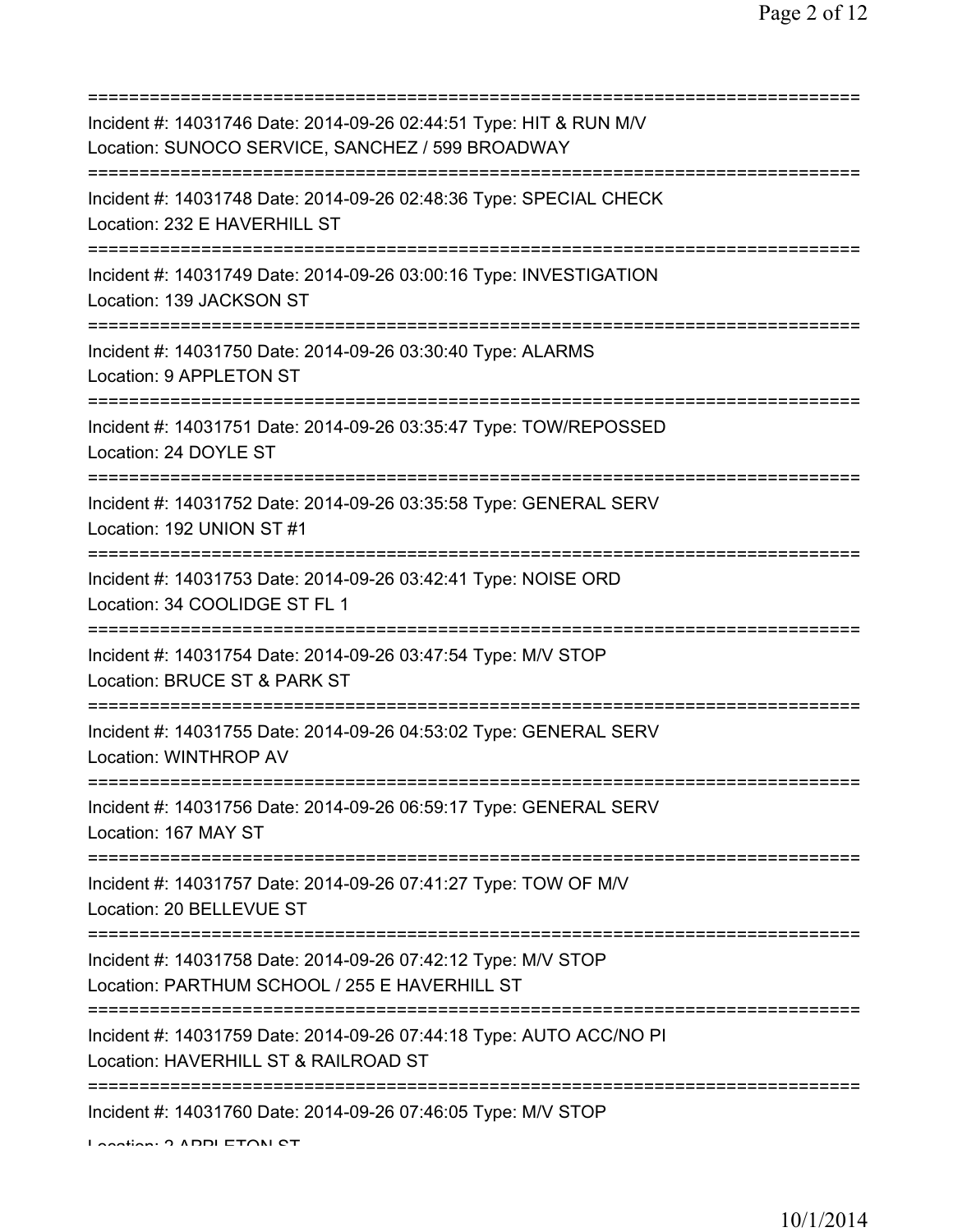| Incident #: 14031761 Date: 2014-09-26 07:49:42 Type: M/V STOP<br>Location: DENNYS / 160 WINTHROP AV                                          |
|----------------------------------------------------------------------------------------------------------------------------------------------|
| ========================<br>Incident #: 14031762 Date: 2014-09-26 07:54:13 Type: M/V STOP<br>Location: 1 CANAL ST                            |
| Incident #: 14031763 Date: 2014-09-26 07:59:24 Type: M/V STOP<br>Location: S UNION ST & WINTHROP AV<br>===================================== |
| Incident #: 14031764 Date: 2014-09-26 08:11:53 Type: GENERAL SERV<br>Location: 14 CRESCENT ST<br>====================================        |
| Incident #: 14031765 Date: 2014-09-26 08:13:21 Type: M/V STOP<br>Location: ARLINGTON ST & HAMPSHIRE ST<br>:===================               |
| Incident #: 14031766 Date: 2014-09-26 08:14:28 Type: FIGHT<br>Location: 70 N PARISH RD                                                       |
| Incident #: 14031767 Date: 2014-09-26 08:16:48 Type: WOMAN DOWN<br>Location: ANDOVER ST & S BROADWAY                                         |
| Incident #: 14031768 Date: 2014-09-26 08:22:15 Type: M/V STOP<br>Location: FRANKLIN ST & HAVERHILL ST                                        |
| Incident #: 14031769 Date: 2014-09-26 08:36:59 Type: ALARM/HOLD<br>Location: 775 ESSEX ST                                                    |
| Incident #: 14031770 Date: 2014-09-26 08:38:45 Type: ALARMS<br>Location: 18 FRANKLIN ST                                                      |
| ======================================<br>Incident #: 14031771 Date: 2014-09-26 08:44:53 Type: SHOPLIFTING<br>Location: 468 CANAL ST         |
| Incident #: 14031772 Date: 2014-09-26 08:56:14 Type: M/V STOP<br>Location: AMESBURY ST & COMMON ST                                           |
| Incident #: 14031773 Date: 2014-09-26 09:20:03 Type: LARCENY/PAST<br>Location: ANDOVER ST & BROOKFIELD ST                                    |
| Incident #: 14031774 Date: 2014-09-26 09:36:15 Type: SUS PERS/MV                                                                             |

Location: LAWRENCE HIGH SCHOOL / 71 N PARISH RD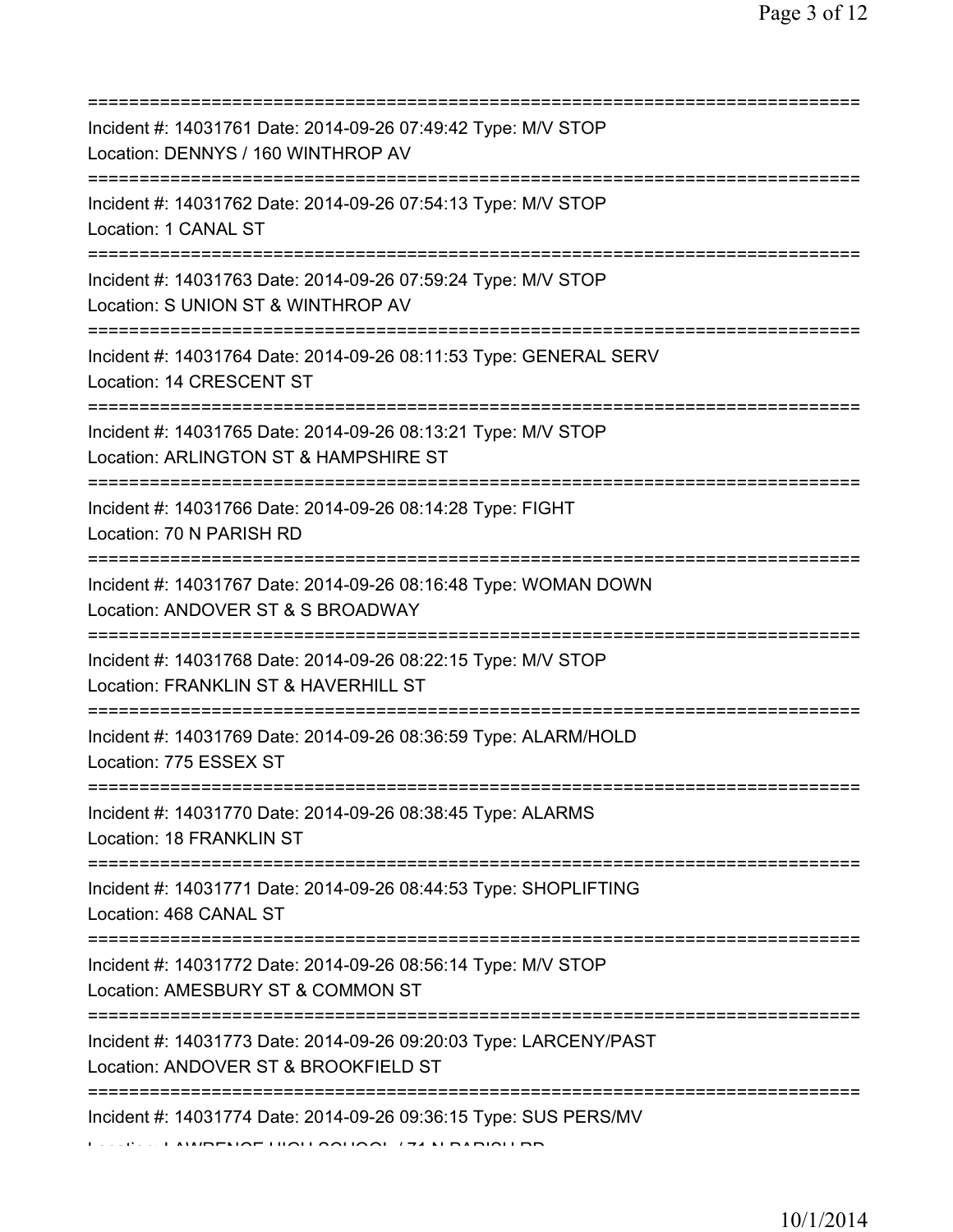| Incident #: 14031775 Date: 2014-09-26 09:58:38 Type: MV/BLOCKING<br>Location: 380 HAVERHILL ST                                                    |
|---------------------------------------------------------------------------------------------------------------------------------------------------|
| Incident #: 14031776 Date: 2014-09-26 10:13:49 Type: SUS PERS/MV<br>Location: CENTRAL BRIDGE / 0 MERRIMACK ST<br>------------------------------   |
| Incident #: 14031777 Date: 2014-09-26 10:16:13 Type: AUTO ACC/NO PI<br>Location: ARLINGTON ST & BROADWAY<br>===================================== |
| Incident #: 14031778 Date: 2014-09-26 10:38:07 Type: DRUG VIO<br>Location: 80 BODWELL ST<br>====================================                  |
| Incident #: 14031779 Date: 2014-09-26 10:39:30 Type: INVESTIGATION<br>Location: 80 BODWELL ST                                                     |
| Incident #: 14031780 Date: 2014-09-26 10:56:05 Type: M/V STOP<br>Location: BRADFORD ST & BROADWAY                                                 |
| Incident #: 14031781 Date: 2014-09-26 11:01:41 Type: SPECIAL CHECK<br>Location: LAWRENCE MEAT COMPANY / 264 LOWELL ST                             |
| Incident #: 14031782 Date: 2014-09-26 11:05:27 Type: M/V STOP<br>Location: 73 WINTHROP AV                                                         |
| Incident #: 14031783 Date: 2014-09-26 11:09:02 Type: LARCENY/PAST<br>Location: ST PATRICK'S PARISH SCHOOL / SALEM & PARKER                        |
| Incident #: 14031784 Date: 2014-09-26 11:13:12 Type: DRUG OVERDOSE<br>Location: 36 ROWE ST                                                        |
| Incident #: 14031785 Date: 2014-09-26 11:19:30 Type: SUS PERS/MV<br>Location: NEWBURY ST & ORCHARD ST                                             |
| =========================<br>Incident #: 14031786 Date: 2014-09-26 11:24:28 Type: CONFIS PROP<br>Location: 80 BODWELL ST                          |
| Incident #: 14031787 Date: 2014-09-26 11:26:56 Type: M/V STOP<br>Location: BROADWAY & CROSS ST                                                    |
| =============<br>Incident #: 14031788 Date: 2014-09-26 11:27:12 Type: M/V STOP                                                                    |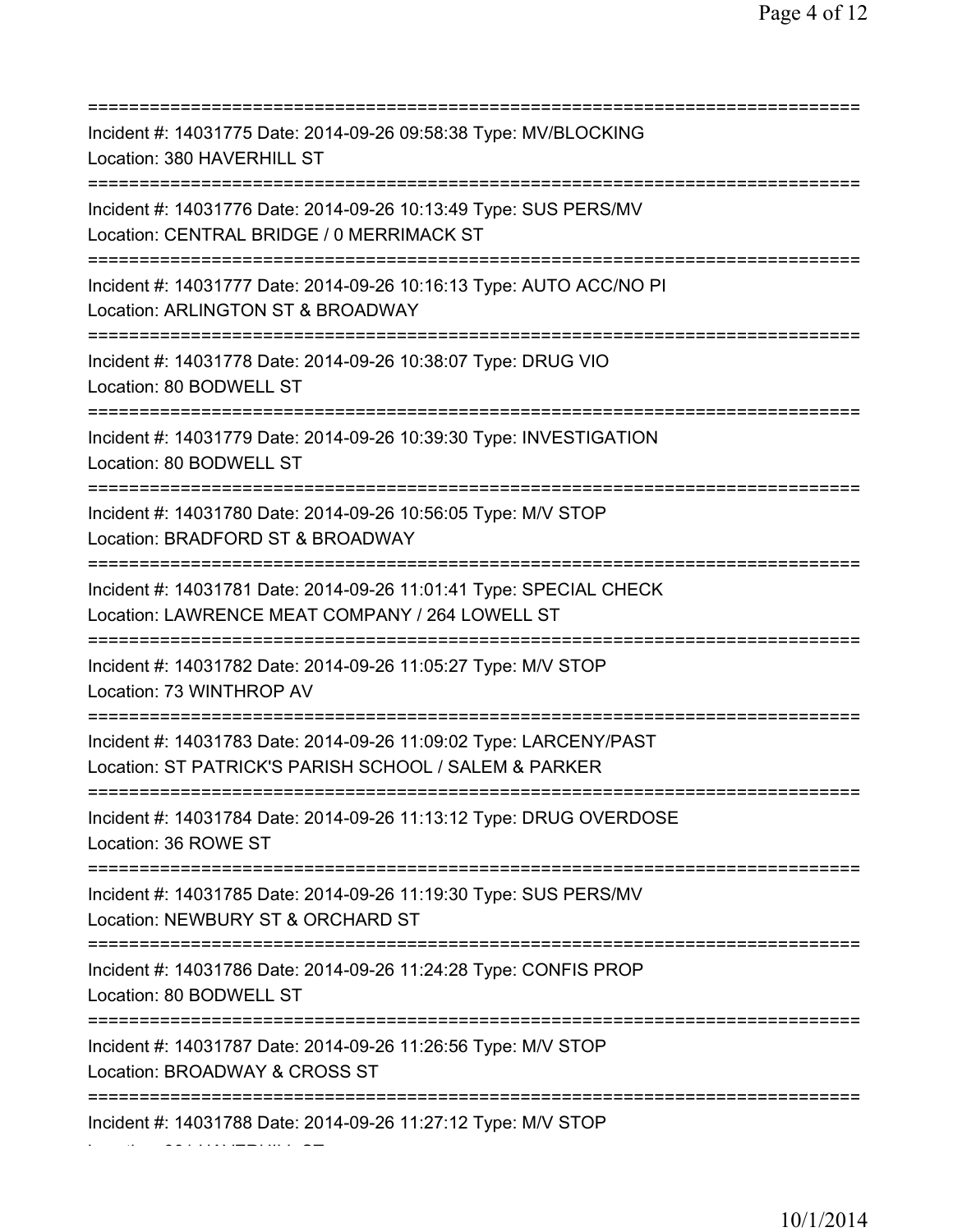| Incident #: 14031789 Date: 2014-09-26 11:36:48 Type: M/V STOP<br>Location: ANDOVER ST & WINTHROP AV                                                      |
|----------------------------------------------------------------------------------------------------------------------------------------------------------|
| Incident #: 14031790 Date: 2014-09-26 11:42:00 Type: SUICIDE ATTEMPT<br>Location: 52 FOSTER ST FL 3<br>:=====================<br>======================= |
| Incident #: 14031791 Date: 2014-09-26 11:45:56 Type: M/V STOP<br><b>Location: EMBANKMENT RD</b>                                                          |
| Incident #: 14031792 Date: 2014-09-26 11:55:07 Type: M/V STOP<br>Location: METHUEN ST & MILL ST<br>------------------------                              |
| Incident #: 14031793 Date: 2014-09-26 11:57:14 Type: M/V STOP<br>Location: BROADWAY & ESSEX ST                                                           |
| Incident #: 14031794 Date: 2014-09-26 11:58:16 Type: LARCENY/PAST<br>Location: WORK OUT WORLD / 73 WINTHROP AV<br>.------------------------------        |
| Incident #: 14031795 Date: 2014-09-26 12:02:52 Type: NOTIFICATION<br>Location: 55 WILMOT ST                                                              |
| Incident #: 14031796 Date: 2014-09-26 12:08:11 Type: B&E FOLLOW UP<br>Location: 27 FAIRMONT ST                                                           |
| Incident #: 14031797 Date: 2014-09-26 12:12:30 Type: LARCENY/PAST<br>Location: FALLS BRIDGE / null                                                       |
| Incident #: 14031798 Date: 2014-09-26 12:22:38 Type: SUS PERS/MV<br>Location: 26 EXCHANGE ST                                                             |
| Incident #: 14031799 Date: 2014-09-26 12:24:50 Type: INVESTIGATION<br>Location: 70 N PARISH RD                                                           |
| Incident #: 14031800 Date: 2014-09-26 12:28:40 Type: SUS PERS/MV<br>Location: 0 BROADWAY                                                                 |
| Incident #: 14031801 Date: 2014-09-26 12:32:35 Type: SPECIAL CHECK<br>Location: COMMON ST & JACKSON ST                                                   |
| Incident #: 14031802 Date: 2014-09-26 12:37:11 Type: TOW OF M/V                                                                                          |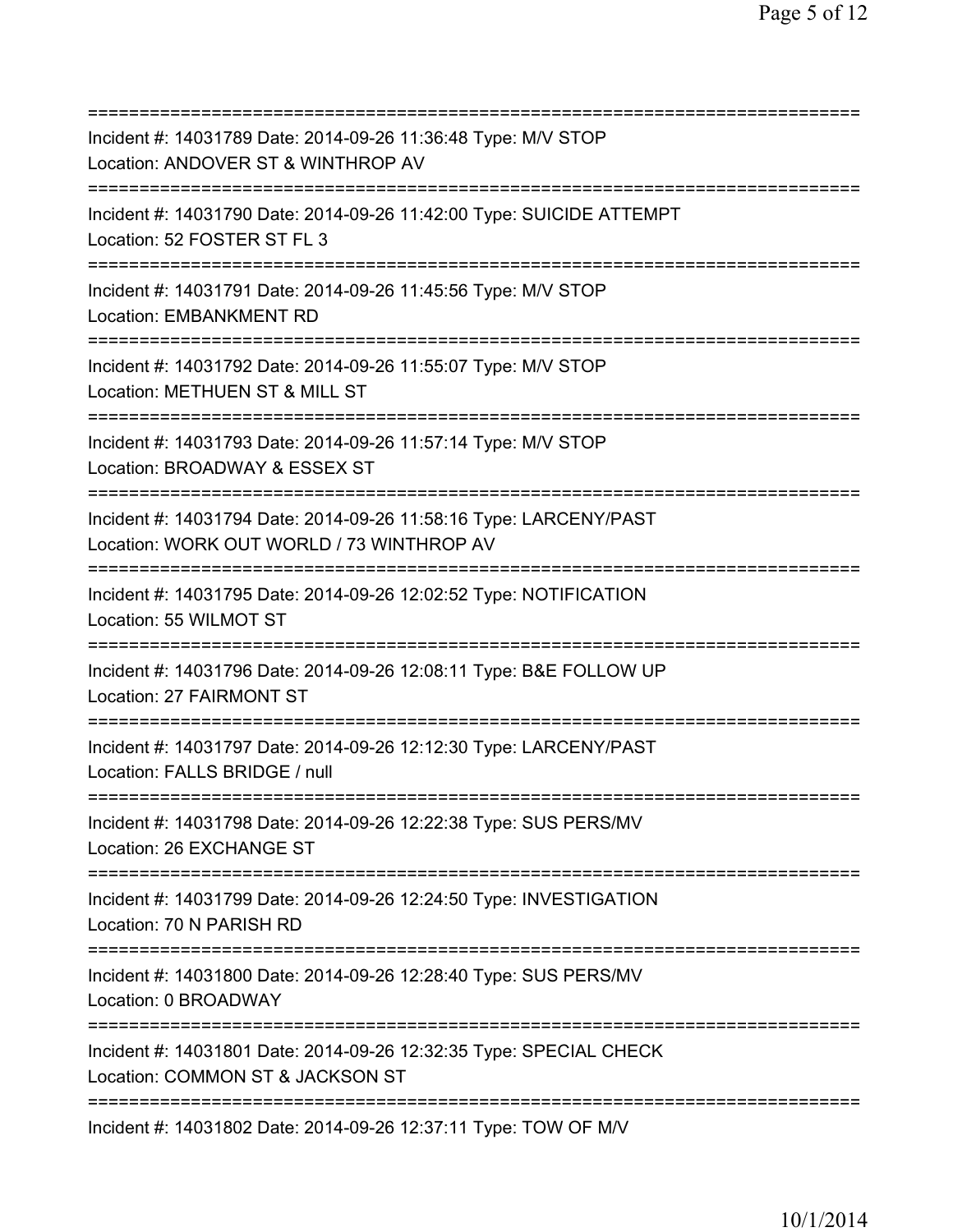=========================================================================== Incident #: 14031803 Date: 2014-09-26 12:41:14 Type: KEEP PEACE Location: 245 BAILEY ST =========================================================================== Incident #: 14031804 Date: 2014-09-26 12:44:54 Type: B&E FOLLOW UP Location: 47 MAY ST =========================================================================== Incident #: 14031807 Date: 2014-09-26 12:50:28 Type: IDENTITY THEFT Location: 12 E. HAVERHILL ST =========================================================================== Incident #: 14031806 Date: 2014-09-26 12:55:43 Type: M/V STOP Location: 206 BROADWAY =========================================================================== Incident #: 14031805 Date: 2014-09-26 12:55:44 Type: TOW OF M/V Location: 23 BELLEVUE ST =========================================================================== Incident #: 14031808 Date: 2014-09-26 13:18:01 Type: SUS PERS/MV Location: 101 SHAWSHEEN RD FL 1 =========================================================================== Incident #: 14031809 Date: 2014-09-26 13:25:18 Type: M/V STOP Location: BROADWAY & LOWELL ST =========================================================================== Incident #: 14031810 Date: 2014-09-26 13:27:34 Type: DISTURBANCE Location: ORCHARD ST & UNION ST =========================================================================== Incident #: 14031811 Date: 2014-09-26 13:37:19 Type: AUTO ACC/NO PI Location: CRESCENT ST & HAVERHILL ST =========================================================================== Incident #: 14031812 Date: 2014-09-26 14:01:12 Type: VIO CITY ORD Location: COPA LOUNGE / 1 MILL ST =========================================================================== Incident #: 14031813 Date: 2014-09-26 14:08:04 Type: MEDIC SUPPORT Location: HAVERHILL ST & LAWRENCE ST =========================================================================== Incident #: 14031815 Date: 2014-09-26 14:09:11 Type: KEEP PEACE Location: 8 CHELMSFORD ST =========================================================================== Incident #: 14031814 Date: 2014-09-26 14:10:20 Type: INVESTIGATION Location: 70 BERKELEY ST =========================================================================== Incident #: 14031816 Date: 2014-09-26 14:24:14 Type: MAL DAMAGE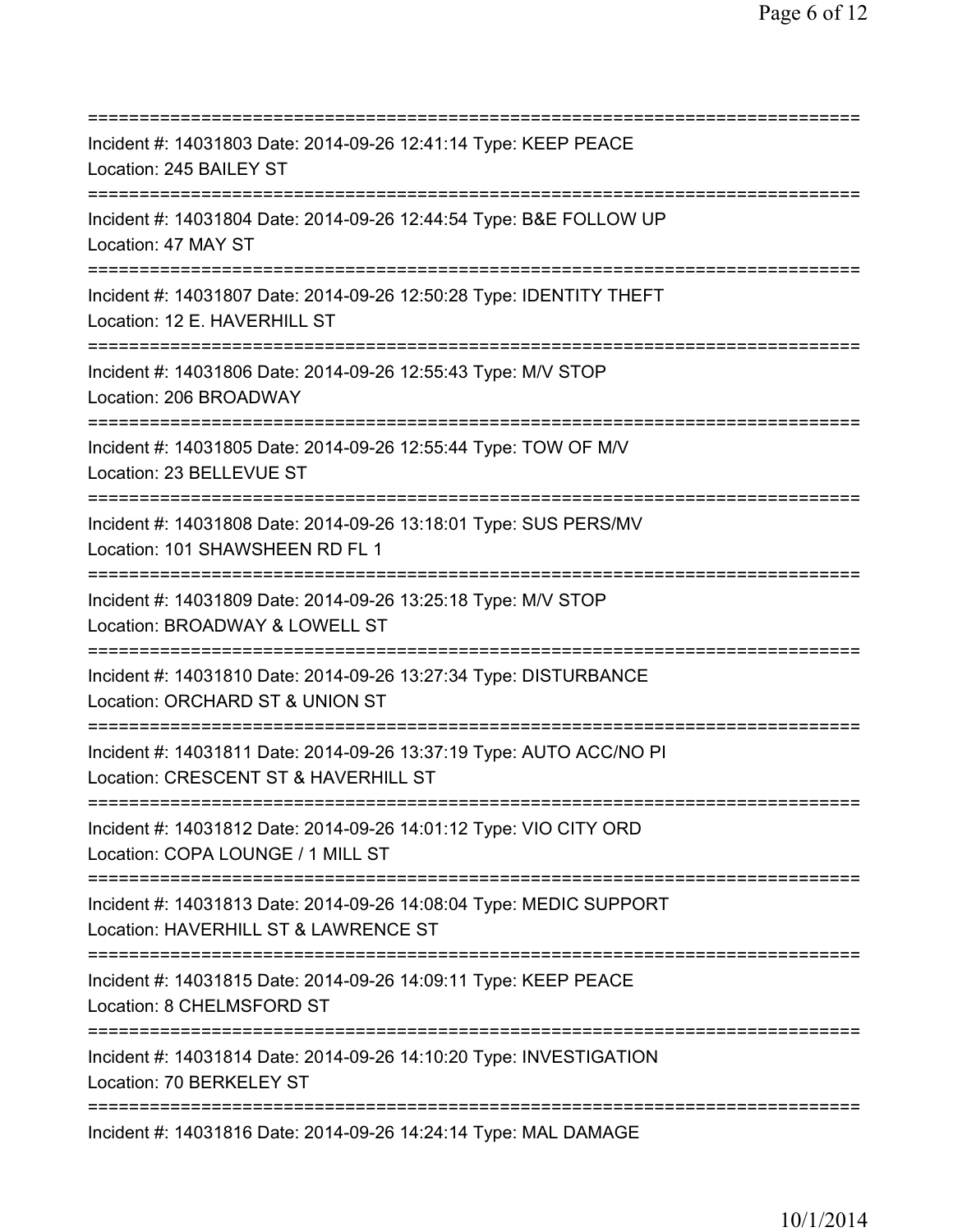| Location: 49 WILLOW ST FL 1                                                                                     |
|-----------------------------------------------------------------------------------------------------------------|
| Incident #: 14031817 Date: 2014-09-26 14:39:36 Type: NOISE ORD<br>Location: 40 MARKET ST                        |
| Incident #: 14031818 Date: 2014-09-26 14:49:52 Type: M/V STOP<br>Location: LAWRENCE ST & METHUEN ST             |
| Incident #: 14031820 Date: 2014-09-26 14:55:54 Type: SUS PERS/MV<br>Location: 100 MT VERNON ST                  |
| Incident #: 14031819 Date: 2014-09-26 14:57:16 Type: KEEP PEACE<br>Location: 432 S BROADWAY                     |
| Incident #: 14031821 Date: 2014-09-26 15:00:09 Type: M/V STOP<br>Location: CANAL ST & UNION ST                  |
| Incident #: 14031822 Date: 2014-09-26 15:15:47 Type: SUS PERS/MV<br>Location: FRENCH SOCIAL CLUB / 120 BROADWAY |
| Incident #: 14031823 Date: 2014-09-26 15:19:32 Type: MV/BLOCKING<br>Location: 1 HOLT ST                         |
| Incident #: 14031824 Date: 2014-09-26 15:21:50 Type: WIRE DOWN<br>Location: 268 HAVERHILL ST                    |
| Incident #: 14031825 Date: 2014-09-26 15:32:24 Type: NEIGHBOR PROB<br>Location: 9 FALMOUTH ST FL 1ST            |
| Incident #: 14031826 Date: 2014-09-26 15:41:32 Type: MAL DAMAGE<br>Location: 67 NEWTON ST #8                    |
| Incident #: 14031827 Date: 2014-09-26 15:53:08 Type: 209A/SERVE<br>Location: 103 JACKSON ST                     |
| Incident #: 14031828 Date: 2014-09-26 15:53:47 Type: CK WELL BEING<br>Location: S BROADWAY & SHATTUCK ST        |
| Incident #: 14031829 Date: 2014-09-26 15:56:33 Type: LOUD NOISE<br>Location: 7 FOREST ST                        |
|                                                                                                                 |

Incident #: 14031830 Date: 2014 09 26 15:57:42 Type: MAN DOWN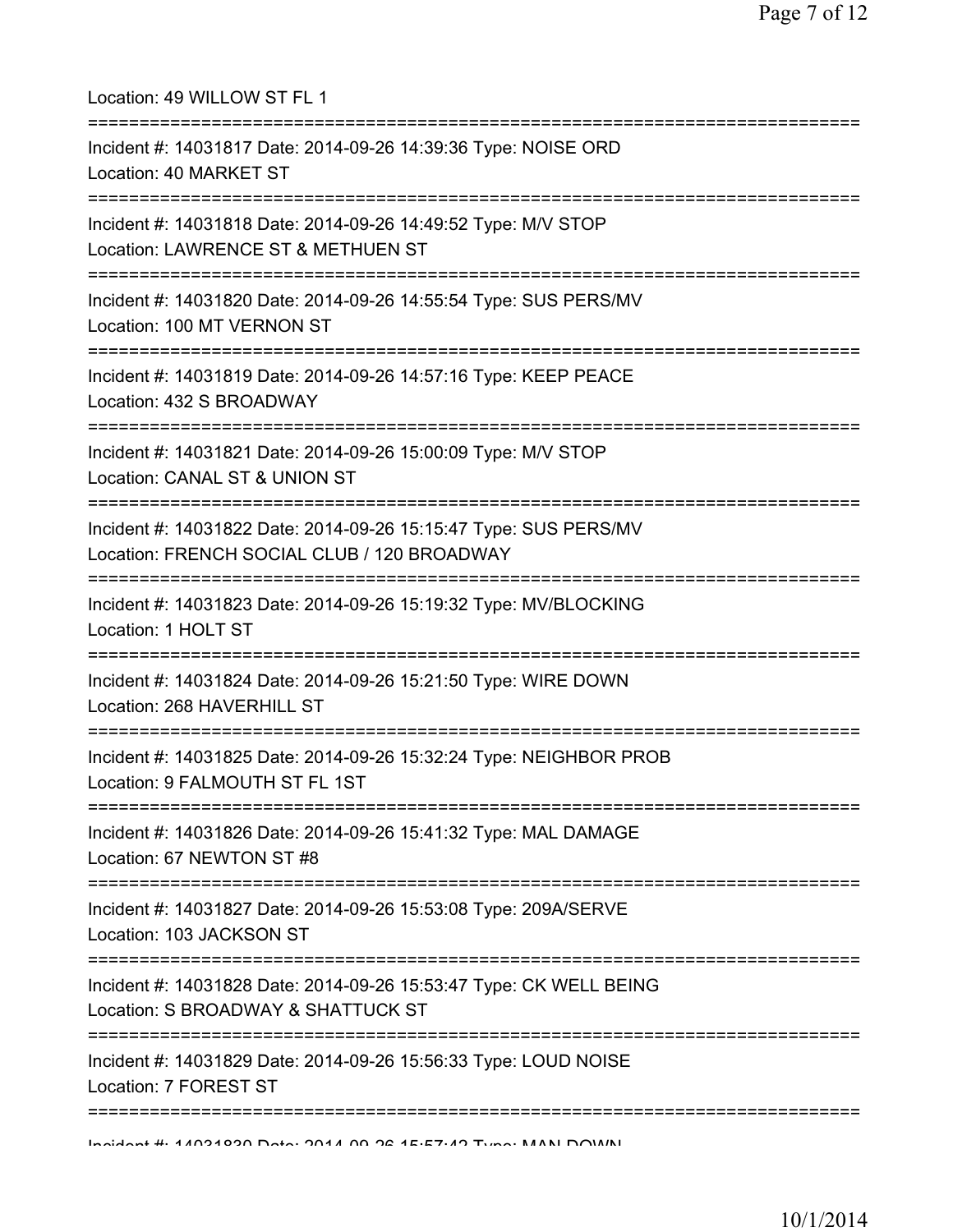Location: 54 CAMBRIDGE ST

| Incident #: 14031831 Date: 2014-09-26 16:00:03 Type: CHILD ABUSE<br>Location: 38 MANCHESTER ST FL 3                          |
|------------------------------------------------------------------------------------------------------------------------------|
| =====================<br>Incident #: 14031832 Date: 2014-09-26 16:04:03 Type: 209A/SERVE<br>Location: 21 E HAVERHILL ST FL 2 |
| Incident #: 14031834 Date: 2014-09-26 16:12:28 Type: CONFIS PROP<br>Location: 12 GROVE ST                                    |
| Incident #: 14031833 Date: 2014-09-26 16:12:38 Type: M/V STOP<br>Location: 68 MARGIN ST<br>:====================             |
| Incident #: 14031835 Date: 2014-09-26 16:23:50 Type: 209A/SERVE<br>Location: 49 OAK ST                                       |
| Incident #: 14031836 Date: 2014-09-26 16:26:22 Type: CONFIS PROP<br>Location: 90 LOWELL ST<br>======================         |
| Incident #: 14031837 Date: 2014-09-26 16:41:30 Type: HIT & RUN M/V<br>Location: 198 JACKSON ST                               |
| Incident #: 14031838 Date: 2014-09-26 16:43:06 Type: 209A/SERVE<br>Location: 10 HAVERHILL ST                                 |
| Incident #: 14031839 Date: 2014-09-26 16:45:44 Type: MV/BLOCKING<br>Location: 159 SARATOGA ST                                |
| Incident #: 14031840 Date: 2014-09-26 16:53:44 Type: A&B D/W PAST<br>Location: S BROADWAY & SALEM ST                         |
| Incident #: 14031841 Date: 2014-09-26 16:56:07 Type: GUN CALL<br>Location: 140 EXCHANGE ST                                   |
| :=======================<br>Incident #: 14031842 Date: 2014-09-26 16:58:50 Type: KEEP PEACE<br>Location: 245 BAILEY ST       |
| Incident #: 14031843 Date: 2014-09-26 17:15:02 Type: RECOV/STOL/MV<br>Location: 232 E HAVERHILL ST FL 2                      |
|                                                                                                                              |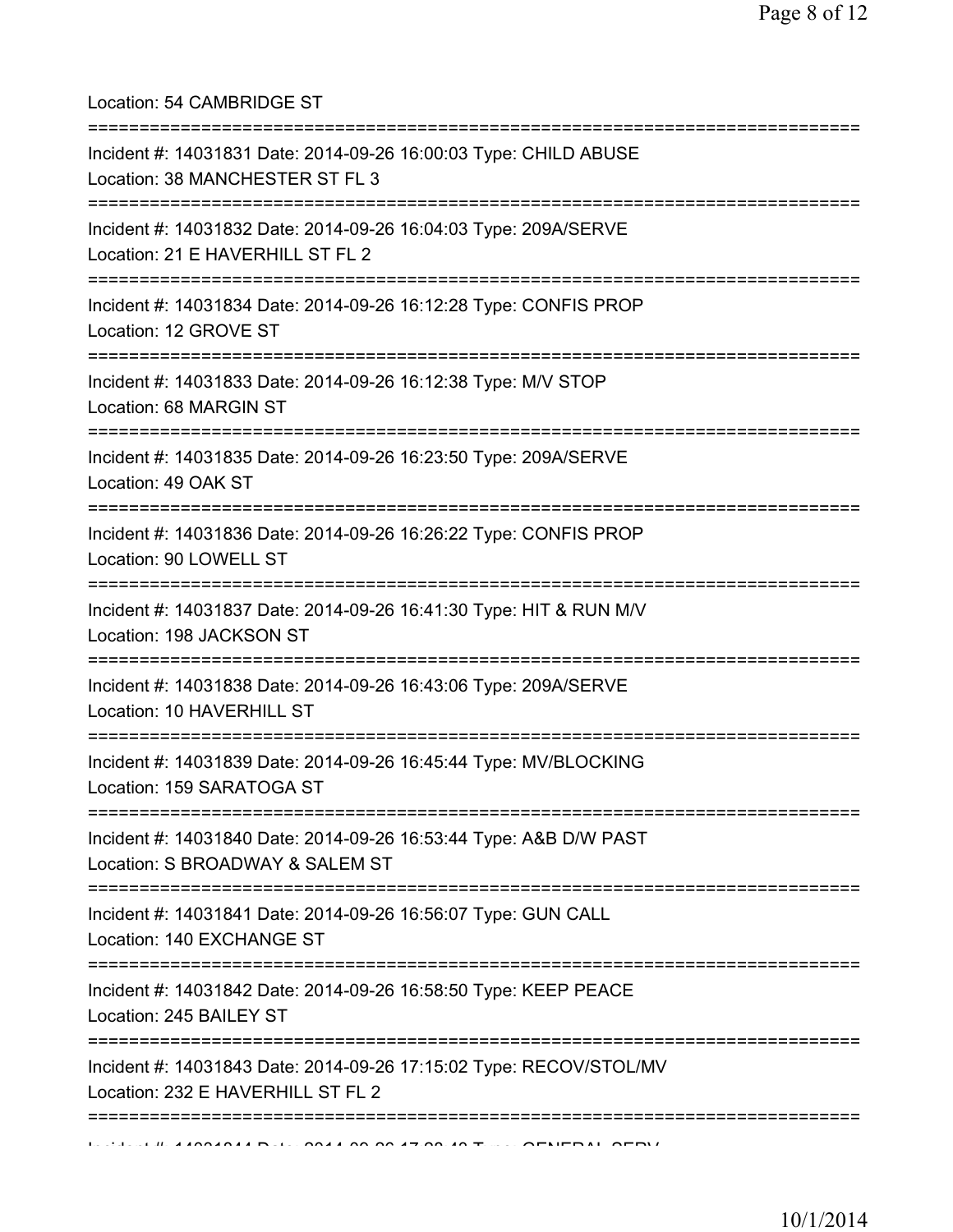Location: 32 WASHINGTON ST =========================================================================== Incident #: 14031845 Date: 2014-09-26 17:38:27 Type: THREATS Location: 200 PARKER ST #2 =========================================================================== Incident #: 14031846 Date: 2014-09-26 17:49:08 Type: ALARM/BURG Location: RESD; SERRANO,KATHY / 145 MARGIN ST =========================================================================== Incident #: 14031847 Date: 2014-09-26 17:55:47 Type: M/V STOP Location: 205 BROADWAY =========================================================================== Incident #: 14031848 Date: 2014-09-26 18:15:45 Type: NOTIFICATION Location: 63 BAILEY ST FL 2 =========================================================================== Incident #: 14031849 Date: 2014-09-26 18:22:39 Type: SUS PERS/MV Location: CENTRAL CATHOLIC HIGH SCHOOL / 300 HAMPSHIRE ST =========================================================================== Incident #: 14031851 Date: 2014-09-26 18:35:48 Type: NOISE ORD Location: 42 HAMPTON ST =========================================================================== Incident #: 14031850 Date: 2014-09-26 18:36:01 Type: DISTURBANCE Location: 1 RIVERVIEW PL ============================== Incident #: 14031852 Date: 2014-09-26 18:39:12 Type: 209A/SERVE Location: 209 ABBOTT ST FL 3 =========================================================================== Incident #: 14031853 Date: 2014-09-26 19:06:56 Type: NOISE ORD Location: ERVING AV & ROBINSON CT =========================================================================== Incident #: 14031855 Date: 2014-09-26 19:15:18 Type: INVEST CONT Location: 69 MIDDLEBURY ST =========================================================================== Incident #: 14031854 Date: 2014-09-26 19:15:43 Type: NOISE ORD Location: 155 WEST ST =========================================================================== Incident #: 14031856 Date: 2014-09-26 19:24:15 Type: M/V STOP Location: COMMON ST & HAMPSHIRE ST =========================================================================== Incident #: 14031857 Date: 2014-09-26 19:35:21 Type: WARRANT SERVE Location: 61 BRADFORD ST =========================================================================== Incident #: 14031858 Date: 2014 09 26 19:43:32 Type: M/V STOP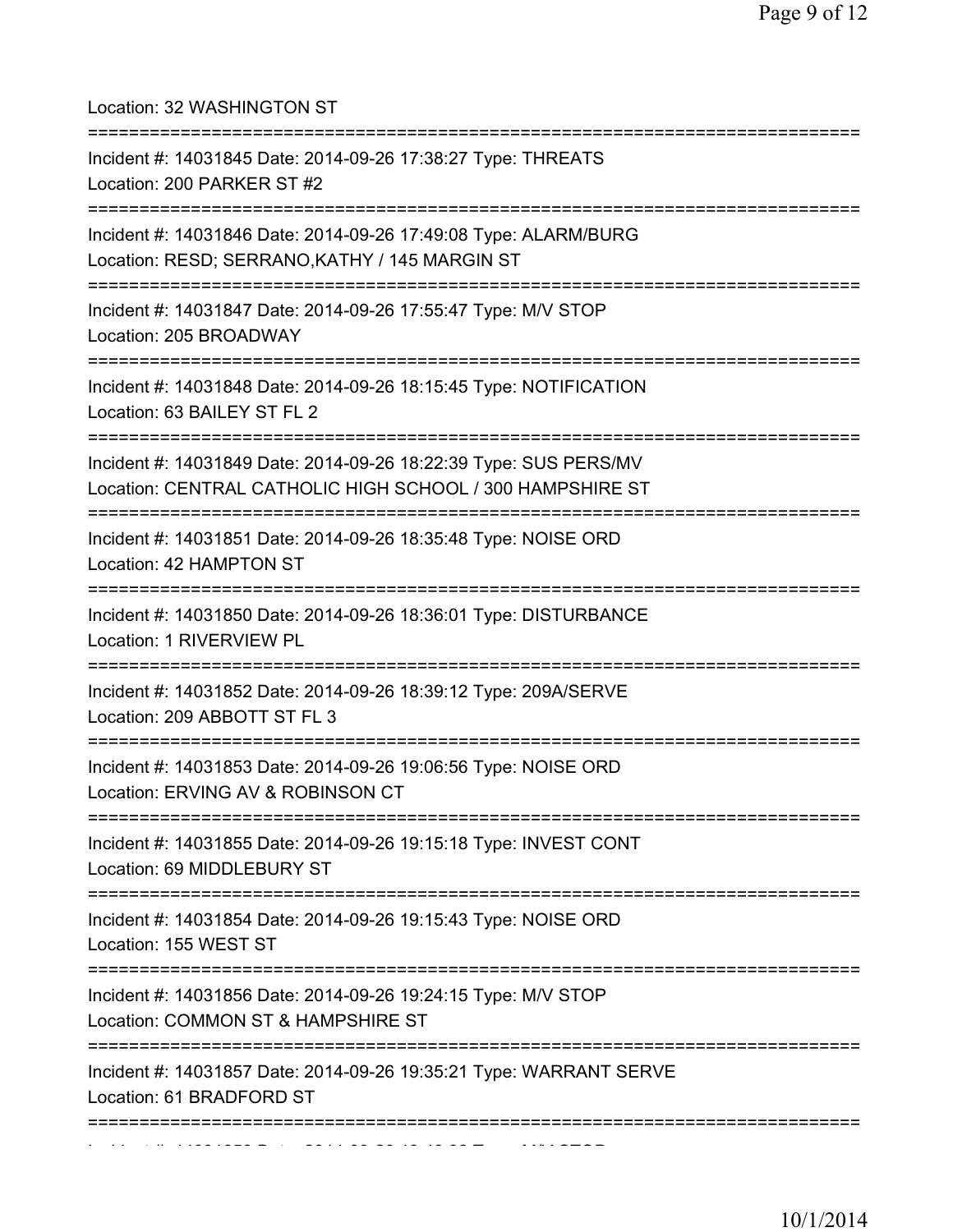Location: AMESBURY ST & ESSEX ST =========================================================================== Incident #: 14031859 Date: 2014-09-26 19:54:34 Type: DISTURBANCE Location: 102 CAMBRIDGE ST FL 2 =========================================================================== Incident #: 14031860 Date: 2014-09-26 19:58:06 Type: THREATS Location: 103 JACKSON ST =========================================================================== Incident #: 14031861 Date: 2014-09-26 20:22:48 Type: NOISE ORD Location: 155 WEST ST =========================================================================== Incident #: 14031862 Date: 2014-09-26 21:07:19 Type: DISTURBANCE Location: 262 WATER ST =========================================================================== Incident #: 14031863 Date: 2014-09-26 21:07:50 Type: NOISE ORD Location: 1 BENNINGTON ST FL 2 =========================================================================== Incident #: 14031869 Date: 2014-09-26 21:10:33 Type: LOST PROPERTY Location: 408 BROADWAY =========================================================================== Incident #: 14031864 Date: 2014-09-26 21:15:49 Type: DOMESTIC/PAST Location: 43 MANCHESTER ST =========================================================================== Incident #: 14031865 Date: 2014-09-26 21:23:50 Type: MAN DOWN Location: 2 APPLETON ST =========================================================================== Incident #: 14031866 Date: 2014-09-26 21:28:20 Type: WARRANT SERVE Location: 229 HIGH ST =========================================================================== Incident #: 14031867 Date: 2014-09-26 21:34:58 Type: ROBBERY ARMED Location: CONSTANZA MARKE #2 / ALDER ST & BENNINGTON ST =========================================================================== Incident #: 14031868 Date: 2014-09-26 21:36:28 Type: CK WELL BEING Location: 357 BROADWAY =========================================================================== Incident #: 14031870 Date: 2014-09-26 21:51:52 Type: VIO CITY ORD Location: 141 MAY ST FL 1 =========================================================================== Incident #: 14031871 Date: 2014-09-26 22:04:16 Type: ALARM/BURG Location: R ARIAS MARKET 9786557984 / 66 PARKER ST ===========================================================================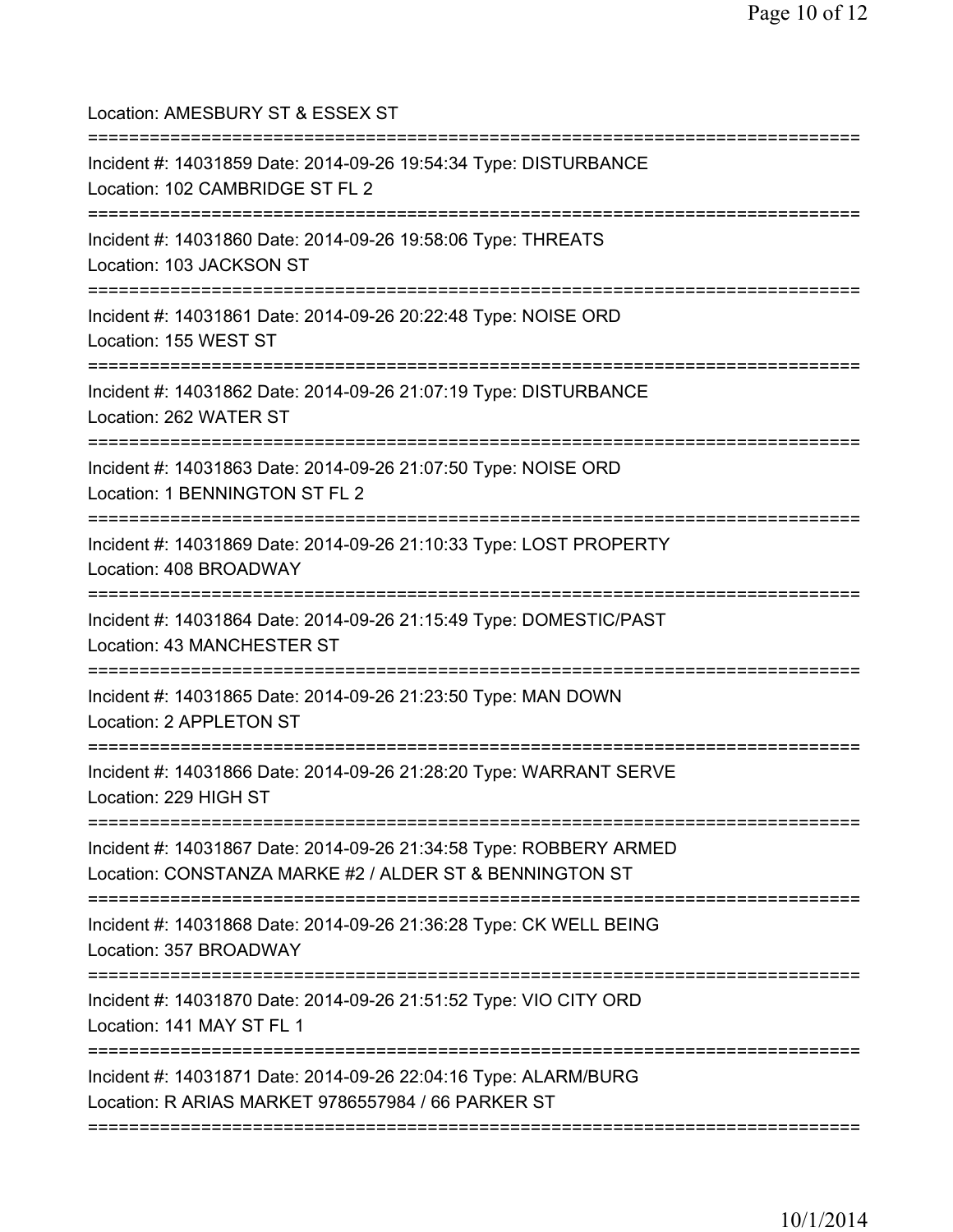| Location: WEATHERBEE SCHOOL / 75 NEWTON ST                                                                                        |
|-----------------------------------------------------------------------------------------------------------------------------------|
| Incident #: 14031873 Date: 2014-09-26 22:06:23 Type: M/V STOP<br>Location: 188 BROADWAY<br>====================================== |
| Incident #: 14031875 Date: 2014-09-26 22:15:06 Type: SPECIAL CHECK<br>Location: 445 ESSEX ST                                      |
| Incident #: 14031874 Date: 2014-09-26 22:15:07 Type: NOISE ORD<br>Location: 42 CANTON ST                                          |
| Incident #: 14031876 Date: 2014-09-26 22:17:43 Type: SUS PERS/MV<br>Location: 77 GROTON ST                                        |
| Incident #: 14031877 Date: 2014-09-26 22:22:59 Type: AUTO ACC/NO PI<br>Location: LAWRENCE ST & MAPLE ST                           |
| Incident #: 14031878 Date: 2014-09-26 22:24:45 Type: DOMESTIC/PROG<br>Location: ROOMING HOUSE / 235 BROADWAY #19 FL 2             |
| Incident #: 14031879 Date: 2014-09-26 22:33:39 Type: ALARM/HOLD<br>Location: SUPER MAS/9786834051 / 775 ESSEX ST                  |
| Incident #: 14031880 Date: 2014-09-26 22:44:36 Type: M/V STOP<br>Location: LOWELL ST & MILTON ST<br>============================= |
| Incident #: 14031881 Date: 2014-09-26 22:49:46 Type: SUS PERS/MV<br>Location: BRADFORD ST & BROADWAY                              |
| Incident #: 14031882 Date: 2014-09-26 23:01:18 Type: ALARM/BURG<br>Location: CITY HALL / 200 COMMON ST                            |
| Incident #: 14031883 Date: 2014-09-26 23:14:08 Type: M/V STOP<br>Location: BROADWAY & LOWELL ST                                   |
| Incident #: 14031884 Date: 2014-09-26 23:16:29 Type: M/V STOP<br>Location: FALLS BRIDGE / null<br>================                |
| Incident #: 14031885 Date: 2014-09-26 23:20:34 Type: NOISE ORD<br>Location: BIGELOW ST & CARLETON ST                              |
|                                                                                                                                   |